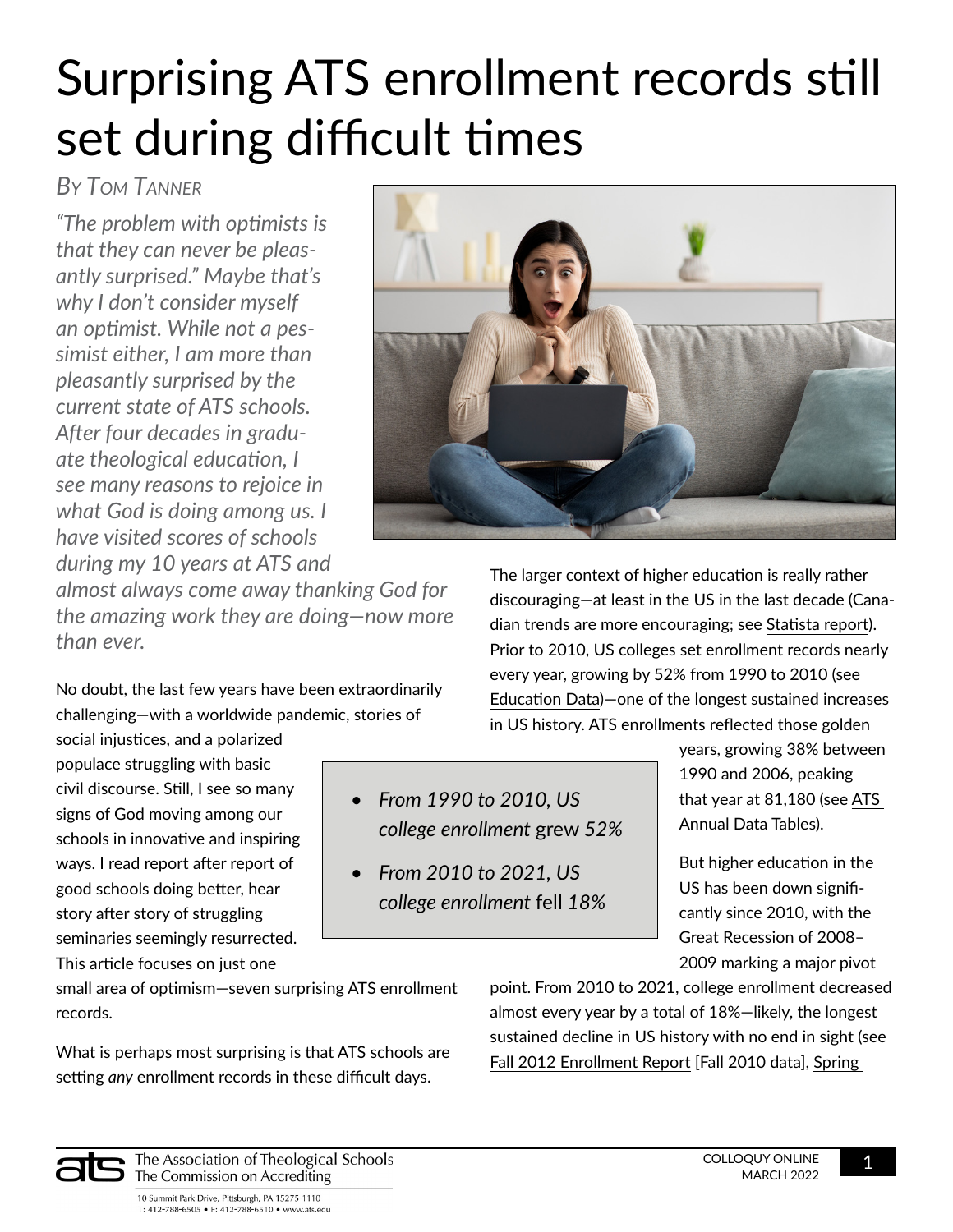[2021 Enrollment Report,](https://nscresearchcenter.org/wp-content/uploads/CTEE_Report_Spring_2021.pdf) and [Colleges Face Reckoning](https://hechingerreport.org/colleges-face-reckoning-as-plummeting-birthrate-worsens-enrollment-declines/)). What is surprising—even amazing—is that while most of higher education spent the last decade in record decline, ATS enrollment<sup>1</sup> actually grew 4% (from 75,751 in 2010 to 78,635 this year).

Just since the pandemic began, US colleges have lost more than one million students: undergraduate and graduate, private and public (see [More Than 1 Million](https://www.npr.org/2022/01/13/1072529477/more-than-1-million-fewer-students-are-in-college-the-lowest-enrollment-numbers-)  [Fewer Students](https://www.npr.org/2022/01/13/1072529477/more-than-1-million-fewer-students-are-in-college-the-lowest-enrollment-numbers-) and [Enrollment Marches Downward](https://www.insidehighered.com/news/2022/01/13/enrollment-declines-fourth-semester-amid-pandemic)). In those same two years, ATS schools<sup>2</sup> have added nearly one thousand students. That unprecedented decline in US enrollment makes the following seven ATS enrollment records even more surprising.

### *1 Record number of degree-seeking students*

ATS schools enrolled 73,889 degree-seeking students this academic year (2021–2022)—the most in the Association's 123-year history. To be certain, the highest number of *all* ATS students was 81,180 in 2006, but nearly 10,000 of those were non-degree students—in an era when such students were counted rather inconsistently (one school reported a decline of more than 1,200 non-degree students in just one year).

So, the ATS peak enrollment of 2006 may need an asterisk, with only 71,208 degree-seeking students—2,681 fewer than this year. And this year's total enrollment of 78,635 is still the third highest in ATS history—behind only 2006 and 2007. As noted, since 2010—just after the Great Recession—ATS total enrollment has risen 4%, while total US college enrollment has fallen 18%.

## *2 Record number of degrees granted to students*

ATS schools awarded 16,486 degrees this past year—the most in ATS history and 16% more than the peak enrollment year of 2006. This past year's record is nearly 2,100 more degrees than ATS schools awarded just five years ago—despite a pandemic during much of that time. Even more surprising is that nearly half of all ATS graduates (46%) are MA graduates, while only 37% are MDiv graduates. In fact, ATS schools have graduated more MA than MDiv graduates every year since 2016 (see #3 below). Regardless, ATS schools are sending more students "into the field" with completed degrees than at any time in our history—and through a variety of innovative degree programs.

**3 Record number of MA students**<br>ATS schools enrolled 27,191 MA student<br>year-the most ever and up 18% in the la<br>years (up 32% since the 2006 enrollment neak) ATS schools enrolled 27,191 MA students this year—the most ever and up 18% in the last five years (up 32% since the 2006 enrollment peak). The MA has grown so quickly that it now nearly equals MDiv enrollment<sup>3</sup> at 29,100-down 17% since its peak in 2006 and about the same now as in 1997. MA students currently account for 37% of all degree-seeking students, compared to 39% for MDiv students. To be sure, total  $MDiv$  credit hours<sup>4</sup> still far exceed total MA credits (259,924 vs. 181,538) but, for the first time, MDiv credit hours represent less than half (48%) of all credit hours (total credits for all degrees are 5% higher in the last five years, compared to an 8% growth in headcount).



The Association of Theological Schools The Commission on Accrediting

<sup>1</sup> ATS enrollments always reflect the changing nature of our membership. In the 2006 peak enrollment year, for example, ATS had 245 member schools, while this year 272 schools are members. Since 2010, 41 schools have joined ATS, while 18 have closed (12) or withdrawn (6); another 32 ATS schools have merged in ways that allow them to continue their missions and serve their constituencies. In the last five years, [one](https://www.ats.edu/member-schools/liberty-university-john-w-rawlings-school-of-divinity)  [large school](https://www.ats.edu/member-schools/liberty-university-john-w-rawlings-school-of-divinity) joined ATS, which influenced some of the numbers reported here.

<sup>2</sup> The large school noted above joined ATS in 2018, so its addition did not significantly affect the growth that ATS schools experienced in the last two years during the pandemic.

<sup>3</sup> Previous *Colloquy Online* articles have documented the shift from MDiv to MA in recent years; e.g., [Master's Enrollment: A Changing Landscape](https://www.ats.edu/files/galleries/master_s-enrollment-in-ats-member-schools.pdf) by Chris Meinzer (April 2018) and [Reports of the MDiv's Death Are](https://www.ats.edu/files/galleries/reports-of-the-mdiv-death-0001.pdf)  [Greatly Exaggerated](https://www.ats.edu/files/galleries/reports-of-the-mdiv-death-0001.pdf) by Tom Tanner (January 2019).

<sup>4</sup> The term "credit hours" is used here as a more reliable measure than "full-time equivalency" (FTE) because schools report FTE in various ways for various degrees. The ATS Annual Report Forms (see next-to-last line in [Form EF-1](https://www.ats.edu/files/galleries/enrollment-by-race-and-gender.pdf)) have collected data on credit hours since 2014.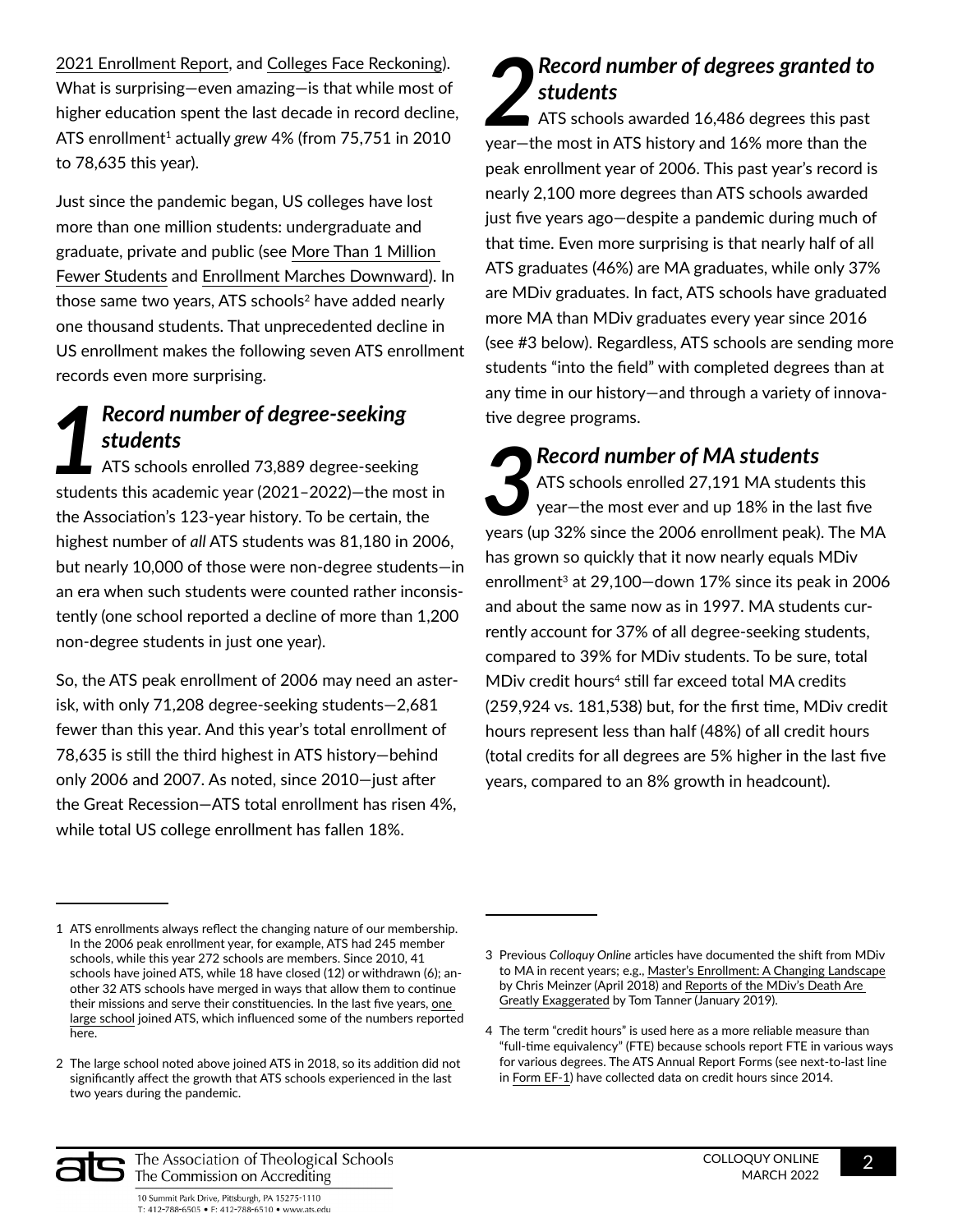*4 Record number of DMin students*  ATS schools enrolled 10,252 DMin students this  $\mathcal T$  year—the most ever, up 18% in the last five years. Half of that increase has been since 2020, when ATS members approved the new *[Standards of Accreditation](https://www.ats.edu/files/galleries/standards-of-accreditation.pdf)* with more flexibility in DMin admissions (Standard 5.5). DMin enrollment had dropped to 8,696 in 2018–the lowest since 2001—making its recent growth even more remarkable. The DMin degree is also the only degree now with nearly as many students of color (48%) as white students (52%). Black students account for 25% of all DMin students whose race and ethnicity are known (see #6 below), compared to 16% of all such ATS students.

**18 Record number of older students<br>
ATS schools enrolled 19,556 students overage of 50 this year-<br>
the first time more students** ATS schools enrolled 19,556 students over the

age of 50 this year the first time more students are over 50 than under 30. Students in their 20s total 19,404, down 20% from 2010. That should not be surprising, given the 18% decline since 2010 in overall college enrollment—most in their 20s.

*Even the optimists among us may be pleasantly surprised by these seven enrollment records. Amid unprecedented challenges, it is encouraging to hear some good news and to see these ways that God is at work in our schools.* 

ATS history.

ficulty in tracking international students is that ATS does not collect data on non-North American students studying online at ATS schools, only those studying onsite in the US or Canada. So, the pandemic

report). Part of the dif-

Students in their 30s still constitute the largest ATS age group at 20,833, but that group has grown by only 8% in the last five years, while students older than 50 have grown by 24%. Those in their 40s have grown even more, up 25% since 2017 (14,058 to 16,913).

*6 Record number of students of color*  ATS schools enrolled 24,397 students of color this year—39% of all ATS students whose race and ethnicity are known.<sup>5</sup> That is the most ever, up 38% since 2010. Since 2017, enrollment for all students of

may have pushed many international students online in ways not reflected in these ATS data.

color has increased 16%, with the three largest groups at their highest levels ever—9,990 Black students (up 12%), 6,982 Asian students (up 24%), and 5,790 Hispanic students (up 13%). The number of white students has declined 12% since 2010, though up 2% since 2017. Students of color here do not include international students, categorized as "Visa or Nonresident Alien," as their races and ethnicities are unknown. ATS schools reported only 6,715 international students this year—a 17% drop since the 2017 peak of 8,087, and likely the largest decline in

The prolonged pandemic has undoubtedly been a factor, though international students among all US colleges actually increased last fall by 4% after a 15% drop in 2020, the first year of the pandemic (see [Open Doors](https://opendoorsdata.org/annual-release/international-students/#key-findings)

*7 Record number of online students* 

This last record should not be surprising, but it is a bit confusing. During the height of the pandemic in 2020, ATS schools reported 47,492 online students. That was a record—a 42% increase in just one year— but still only 60% of total ATS enrollment in fall 2020, when most ATS schools were still online. That suggests some confusion in how online students were reported then.



The Association of Theological Schools The Commission on Accrediting

<sup>5</sup> Each year, about 20% of all ATS students are not identified by their races or ethnicities. In Canada, for example, many ATS schools do not report those categories due to longstanding concerns in that country regarding student privacy issues. In addition, the ATS Annual Report Forms do not ask schools to identify the race or ethnicity (or even country) of international students categorized as "Visa or Nonresident Alien," or those who live temporarily in the US or Canada while studying at an ATS school.